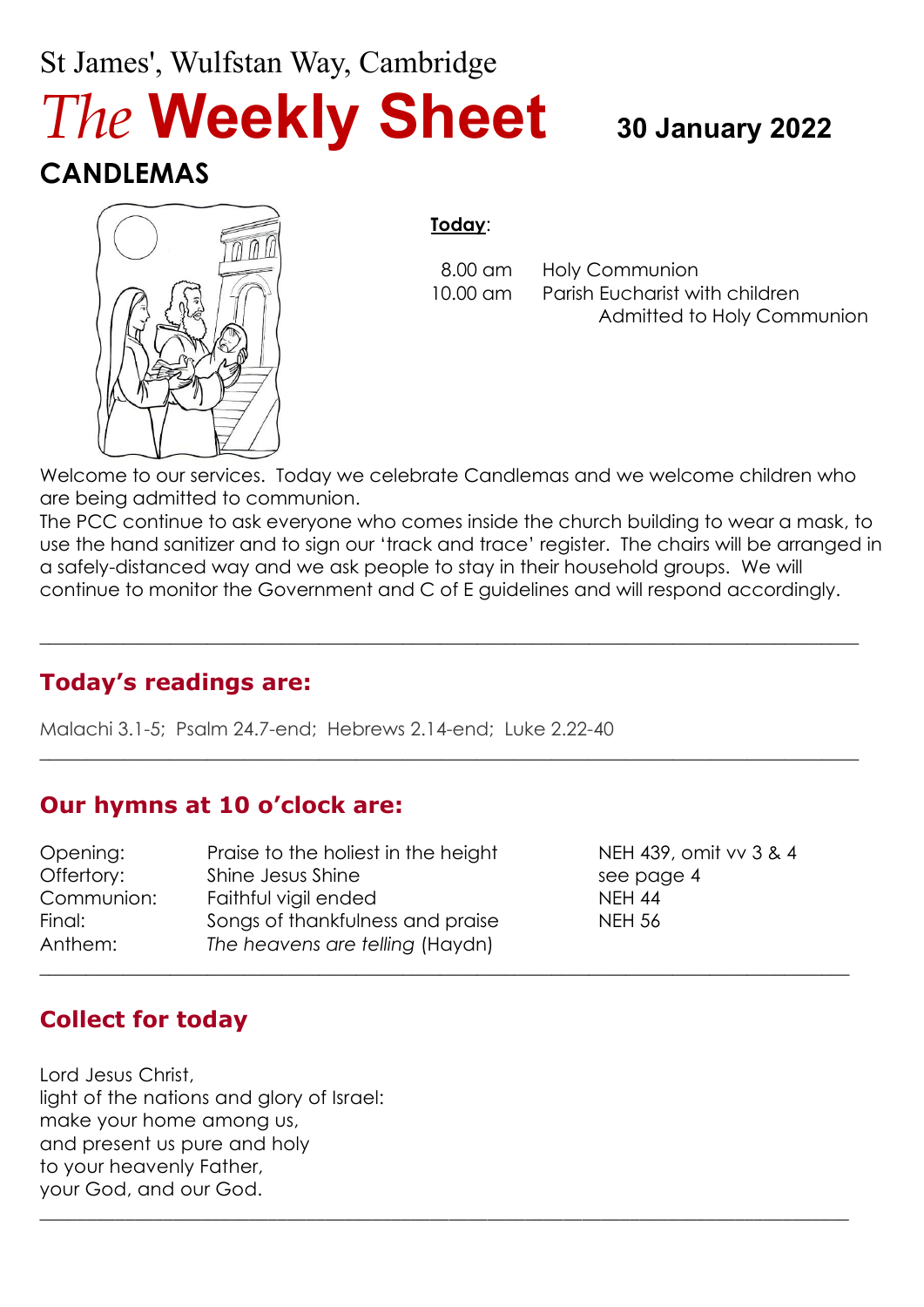# **This week:**

| Monday 31st               | 9.15 am            | Morning Prayer in Church             |
|---------------------------|--------------------|--------------------------------------|
|                           | $10.00 \text{ cm}$ | Meditation Group in the Study Centre |
| Wednesday 2 <sup>nd</sup> | $10.15$ am         | Eucharist in Church                  |
| Friday 4th                | 9.15 am            | Morning Prayer in Church             |

#### **Malachi 3.1-5**

#### **The Coming Messenger**

See, I am sending my messenger to prepare the way before me, and the Lord whom you seek will suddenly come to his temple. The messenger of the covenant in whom you delight indeed, he is coming, says the LORD of hosts. But who can endure the day of his coming, and who can stand when he appears?

 $\_$  , and the set of the set of the set of the set of the set of the set of the set of the set of the set of the set of the set of the set of the set of the set of the set of the set of the set of the set of the set of th

For he is like a refiner's fire and like fullers' soap; he will sit as a refiner and purifier of silver, and he will purify the descendants of Levi and refine them like gold and silver, until they present offerings to the LORD in righteousness. Then the offering of Judah and Jerusalem will be pleasing to the LORD as in the days of old and as in former years.

Then I will draw near to you for judgement; I will be swift to bear witness against the sorcerers, against the adulterers, against those who swear falsely, against those who oppress the hired workers in their wages, the widow, and the orphan, against those who thrust aside the alien, and do not fear me, says the LORD of hosts.

 $\_$  , and the set of the set of the set of the set of the set of the set of the set of the set of the set of the set of the set of the set of the set of the set of the set of the set of the set of the set of the set of th

#### **Psalm 24.7-end**

Lift up your heads, O gates; be lifted up, you ever/lasting / doors; and the King of / glory / shall come / in. 'Who is the / King of / glory?' 'The Lord, strong and mighty, the / Lord who is / mighty in / battle'. Lift up your heads, O gates; be lifted up, you ever/lasting / doors; and the King of / glory / shall come / in. 'Who is this / King of / glory?' 'The Lord of hosts, / he is the / King of / glory'.

#### **Hebrews 2.14-end**

Since, therefore, the children share flesh and blood, he himself likewise shared the same things, so that through death he might destroy the one who has the power of death, that is, the devil, and free those who all their lives were held in slavery by the fear of death. For it is clear that he did not come to help angels, but the descendants of Abraham. Therefore he had to become like his brothers and sisters in every respect, so that he might be a merciful

\_\_\_\_\_\_\_\_\_\_\_\_\_\_\_\_\_\_\_\_\_\_\_\_\_\_\_\_\_\_\_\_\_\_\_\_\_\_\_\_\_\_\_\_\_\_\_\_\_\_\_\_\_\_\_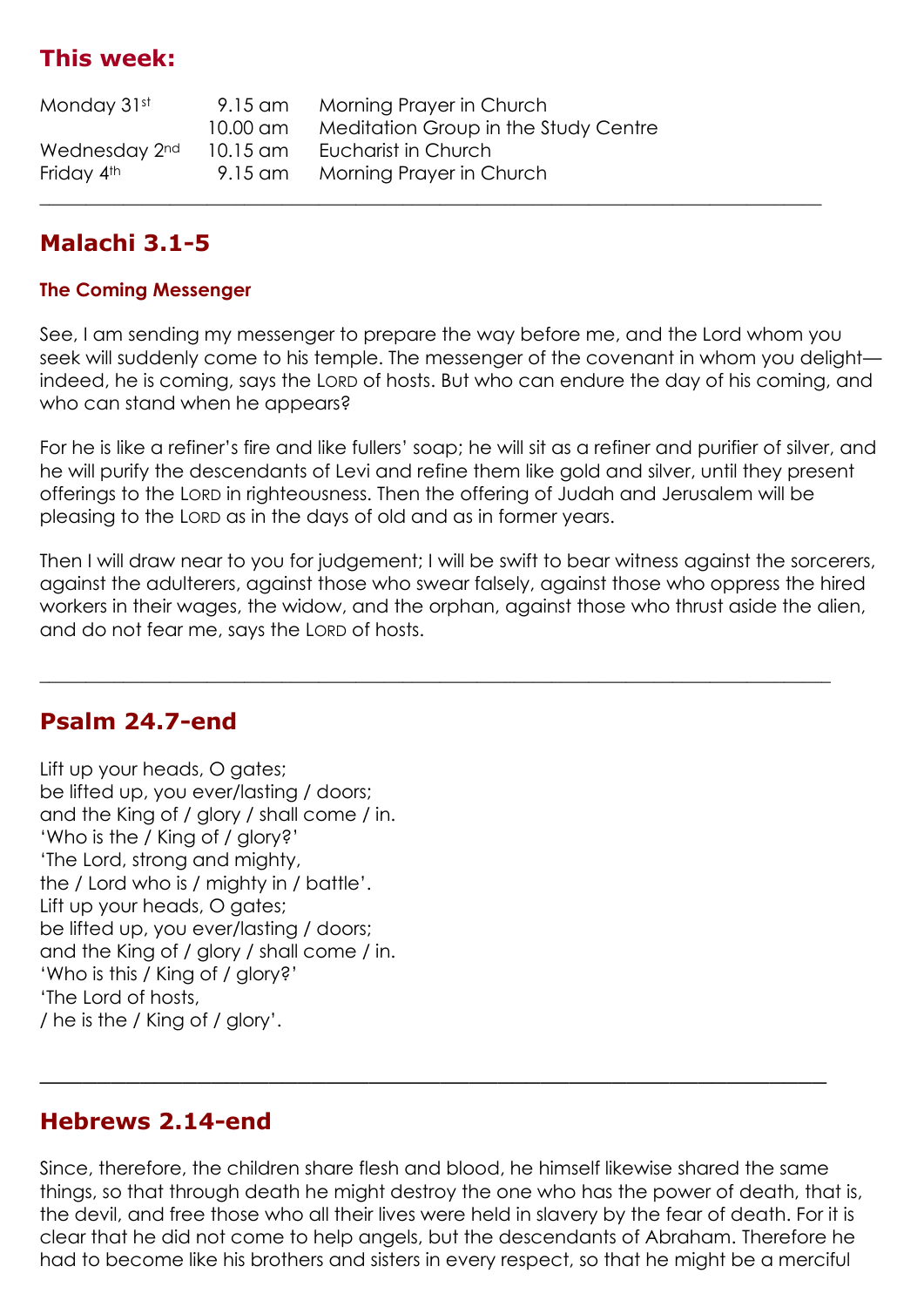and faithful high priest in the service of God, to make a sacrifice of atonement for the sins of the people. Because he himself was tested by what he suffered, he is able to help those who are being tested.

\_\_\_\_\_\_\_\_\_\_\_\_\_\_\_\_\_\_\_\_\_\_\_\_\_\_\_\_\_\_\_\_\_\_\_\_\_\_\_\_\_\_\_\_\_\_\_\_\_\_\_\_\_\_\_\_

# **Luke 2.22-40**

#### **Jesus Is Presented in the Temple**

When the time came for their purification according to the law of Moses, they brought him up to Jerusalem to present him to the Lord (as it is written in the law of the Lord, 'Every firstborn male shall be designated as holy to the Lord'), and they offered a sacrifice according to what is stated in the law of the Lord, 'a pair of turtle-doves or two young pigeons.'

Now there was a man in Jerusalem whose name was Simeon; this man was righteous and devout, looking forward to the consolation of Israel, and the Holy Spirit rested on him. It had been revealed to him by the Holy Spirit that he would not see death before he had seen the Lord's Messiah. Guided by the Spirit, Simeon came into the temple; and when the parents brought in the child Jesus, to do for him what was customary under the law, Simeon took him in his arms and praised God, saying,

'Master, now you are dismissing your servant in peace,

according to your word;

for my eyes have seen your salvation,

which you have prepared in the presence of all peoples,

a light for revelation to the Gentiles

and for glory to your people Israel.'

And the child's father and mother were amazed at what was being said about him. Then Simeon blessed them and said to his mother Mary, 'This child is destined for the falling and the rising of many in Israel, and to be a sign that will be opposed so that the inner thoughts of many will be revealed—and a sword will pierce your own soul too.'

There was also a prophet, Anna the daughter of Phanuel, of the tribe of Asher. She was of a great age, having lived with her husband for seven years after her marriage, then as a widow to the age of eighty-four. She never left the temple but worshipped there with fasting and prayer night and day. At that moment she came, and began to praise God and to speak about the child to all who were looking for the redemption of Jerusalem.

#### **The Return to Nazareth**

When they had finished everything required by the law of the Lord, they returned to Galilee, to their own town of Nazareth. The child grew and became strong, filled with wisdom; and the favour of God was upon him.

\_\_\_\_\_\_\_\_\_\_\_\_\_\_\_\_\_\_\_\_\_\_\_\_\_\_\_\_\_\_\_\_\_\_\_\_\_\_\_\_\_\_\_\_\_\_\_\_\_\_\_\_\_\_\_\_\_\_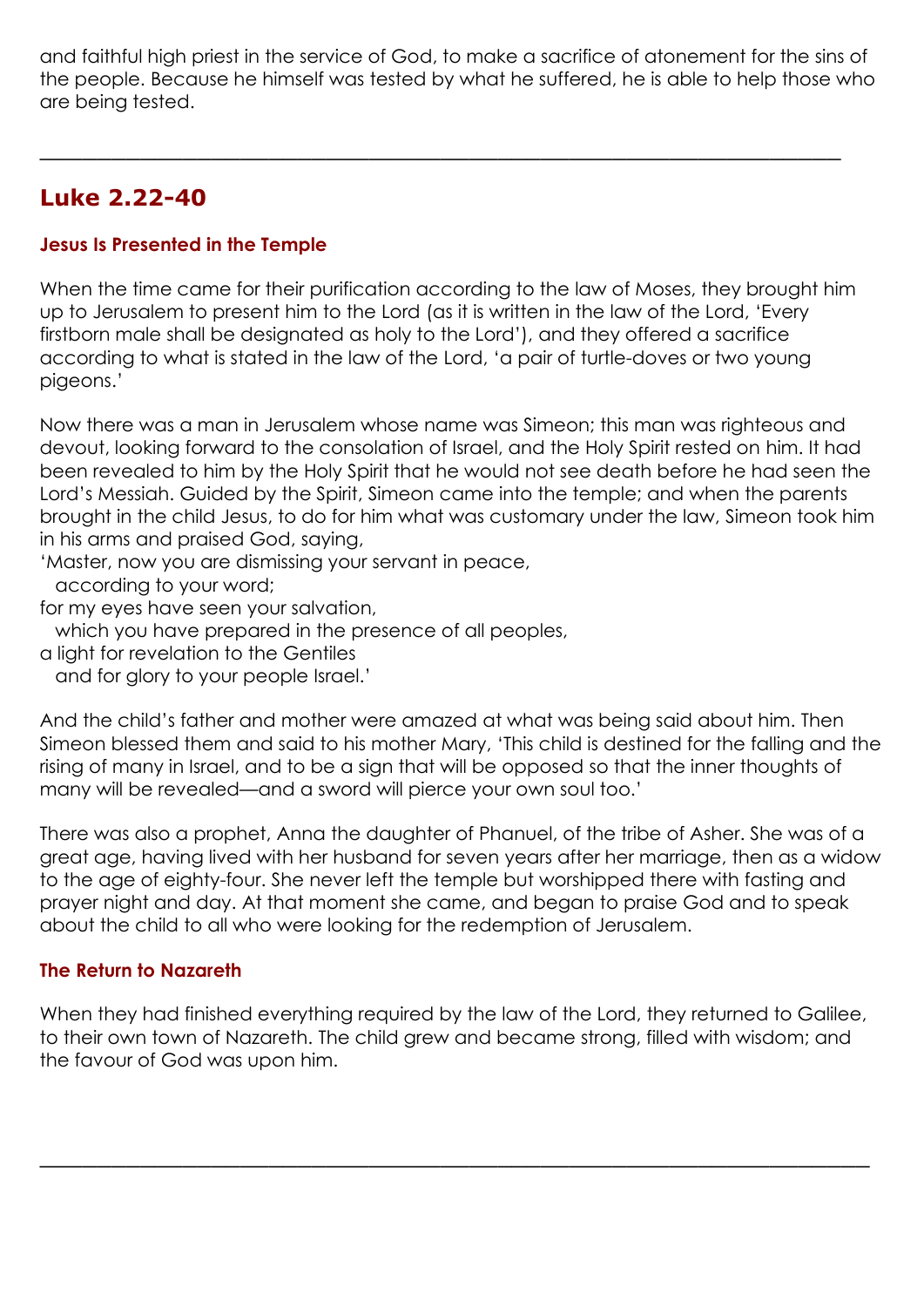# **Readings for next Sunday, 6 February 2022 (4th Sunday before Lent)**

Isaiah 6.1-8 [9-end]; Psalm 138; 1 Corinthians 15.1-11; Luke 5.1-11

We will be holding a **holiday lunch club** on Monday 14 February, 11 am – 1 pm, and need volunteers to help. If you are around and can offer your support, please let Steve know.

\_\_\_\_\_\_\_\_\_\_\_\_\_\_\_\_\_\_\_\_\_\_\_\_\_\_\_\_\_\_\_\_\_\_\_\_\_\_\_\_\_\_\_\_\_\_\_\_\_\_\_\_\_\_\_\_\_

We would very much like to regularly offer **tea and coffee after our 10 o'clock services**, starting as soon as possible, but are looking for more volunteers so that we can put a rota together. Please speak to Steve.

We are also looking for more support with **teas and coffees on Saturday mornings at the Food Hub.** We would like to reinstate our community coffee-style format in March but in the meantime we are continuing to serve refreshments to people whilst they queue. Again, let Steve know please if you can help.

**Linda Appleby will be selling her poetry book 'Harvest'** after both the 8 o'clock and 10 o'clock services on Sunday 20 February. The book costs £5 and Linda will give some of the proceeds to St James'.

Now that the Plan B guidelines are being lifted, **Caroline will be back in the office** on Wednesday and Thursday mornings, and working from home on Monday mornings.

 $\_$  , and the set of the set of the set of the set of the set of the set of the set of the set of the set of the set of the set of the set of the set of the set of the set of the set of the set of the set of the set of th

The **Food Hub** is open again regularly on Saturdays, 10.30 – 12 noon.

#### **Offertory Hymn: Shine Jesus Shine**

1

Lord, the light of your love is shining, In the midst of the darkness, shining; Jesus, Light of the World, shine upon us, Set us free by the truth you now bring us. Shine on me, shine on me.

*Shine, Jesus, shine, Fill this land with the Father's glory; Blaze, Spirit, blaze, Set our hearts on fire. Flow, river, flow, Flood the nations with grace and mercy; Send forth your word, Lord, And let there be light.*

2

Lord, I come to your awesome presence, From the shadows into your radiance; By the blood I may enter your brightness, Search me, try me, consume all my darkness. Shine on me, shine on me.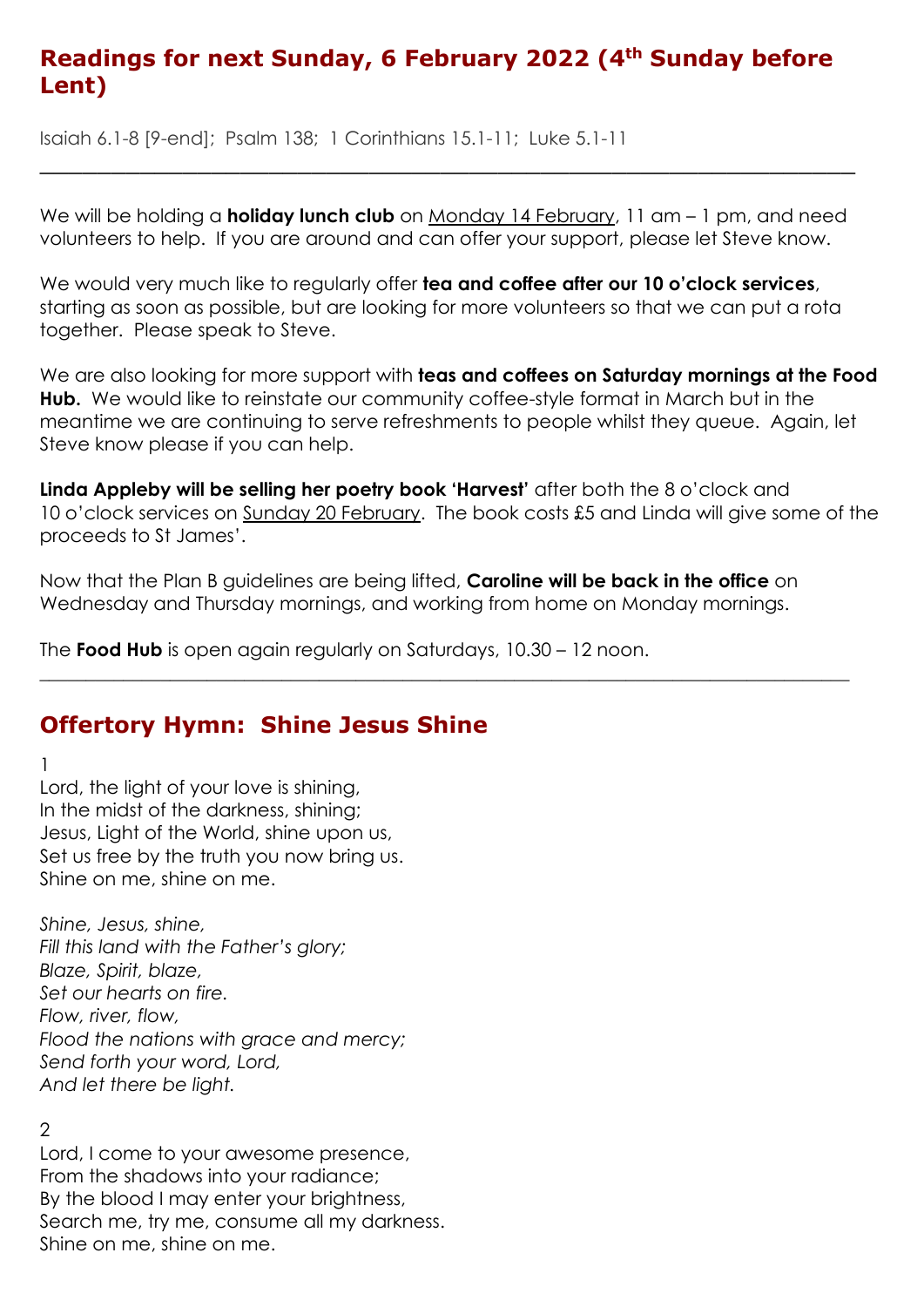As we gaze on your kingly brightness, So our faces display your likeness, Ever changing from glory to glory; Mirrored here may our lives tell your story. Shine on me, shine on me.

 Graham Kendrick CCL 91946

# **Rite of Admission of Children to Holy Communion**

*Priest addressing the parents and families of the children*

The children have been committed and diligent in their preparation to be admitted to receive Holy Communion. Will you support your children as they grow in the Christian faith and encourage them to come in due course to be confirmed?

 $\_$  , and the set of the set of the set of the set of the set of the set of the set of the set of the set of the set of the set of the set of the set of the set of the set of the set of the set of the set of the set of th

**Parents and Families: Yes, with God's help.**

*Priest addressing the congregation*

People of God, these children are part of our family. Will you also support and encourage them on their Christian pilgrimage.

#### **All: Yes, with God's help.**

Priest: God of life, you invite us to eat at your table; may we know your love, follow you in the world, and shine with your light all the days of our life; through Jesus Christ our Lord. **All: Amen.**

*The priest says to the children*

Priest I admit you to receive Holy Communion. May you know Christ's special presence as we share the bread and wine together.

*Each child receives a book of prayers and a certificate.*

3